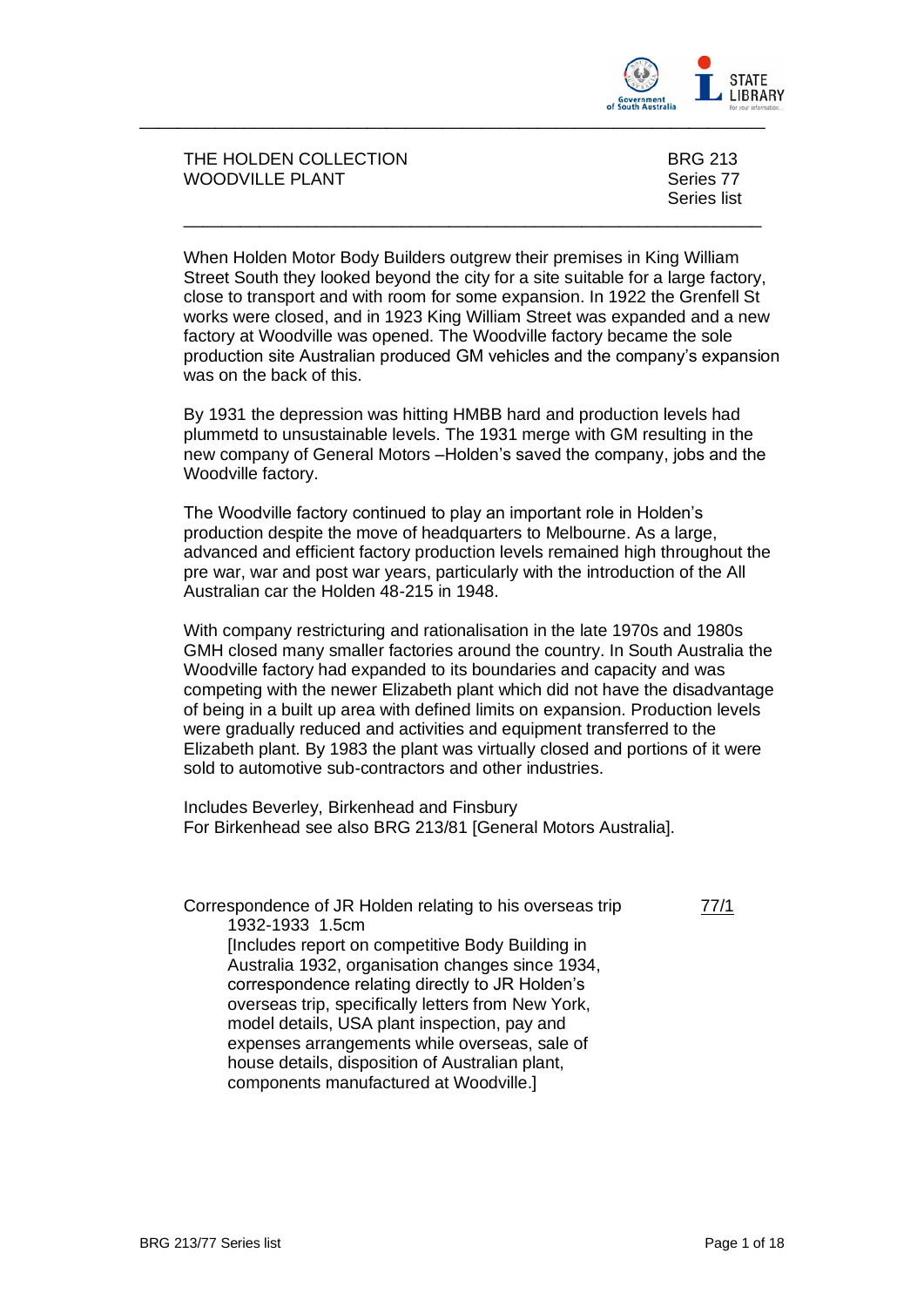

| Correspondence relating to paint application<br>1935-1938 2cm<br>[Includes schedule of painting at GM Melbourne,<br>recommendations for painting at Woodville, minutes<br>of paint conference at Woodville, methods of<br>spraying pearlescent, minutes of paint committees,<br>paint defects and panel pressing problems, use of<br>phosphoric acid metal cleaner, problems of colour<br>matching, paint usage rates for 1938 vehicles, costs<br>per colour group for duco and ground coats on a<br>1938 Chevrolet sedan.]                                                                                                       | 77/2 |
|-----------------------------------------------------------------------------------------------------------------------------------------------------------------------------------------------------------------------------------------------------------------------------------------------------------------------------------------------------------------------------------------------------------------------------------------------------------------------------------------------------------------------------------------------------------------------------------------------------------------------------------|------|
| Correspondence of JR Holden with EC Poole<br>1936-1939 1cm<br>[Includes body shop labour schedules, tooling<br>procedure, printing equipment requirements and<br>usage, installation and use of internal telephones,<br>petrol sold to employees, Co-operative Building<br>Society employee proposal , CBS Gazette Vol. 3, No<br>3, April financial statement.]                                                                                                                                                                                                                                                                   | 77/3 |
| Correspondence of JR Holden with TA Wylie, largely<br>tooling and design implementation<br>1936-1939 0.5cm<br>[Includes equipment for Fishermens Bens, final costs<br>for 1937 GM tooling program, tooling department<br>review and staff requirements, flattening of<br>windscreen openings, proposed Vauxhall 14/6<br>program, tooling department facilities, arrangements<br>for TA Wylie and VW Stacey overseas visits, 1940<br>annual plan, equipment for metallurgical work, sheet<br>steel wastage, testing of design features on<br>experimental cars, elimination of running boards on<br>1941 models, quotation sheet.] | 77/4 |
| Correspondence of JR Holden with NA Pointer<br>1937 0.5cm<br>[Includes reworking of Bedford ASXC bodies, interior<br>door handles dropping off, Vauxhall conversion to<br>5.25 x 16 wheel, summary of cables for 1939 shock<br>absorbers.]                                                                                                                                                                                                                                                                                                                                                                                        | 77/5 |
| Correspondence with the Opel factory in Germany<br>1937-1939 1cm<br>[Includes visit of F Daly and King Stuart to Opel,<br>importing and building Opel Kadett and Olympia<br>cars, details of modifications required to Opel cars<br>fro Australia, Hartnett letter to JR Holden concerning<br>building of Opel cars at Woodville, costings for Opel<br>cars, notes of meeting of Operating Directors.]                                                                                                                                                                                                                            | 77/6 |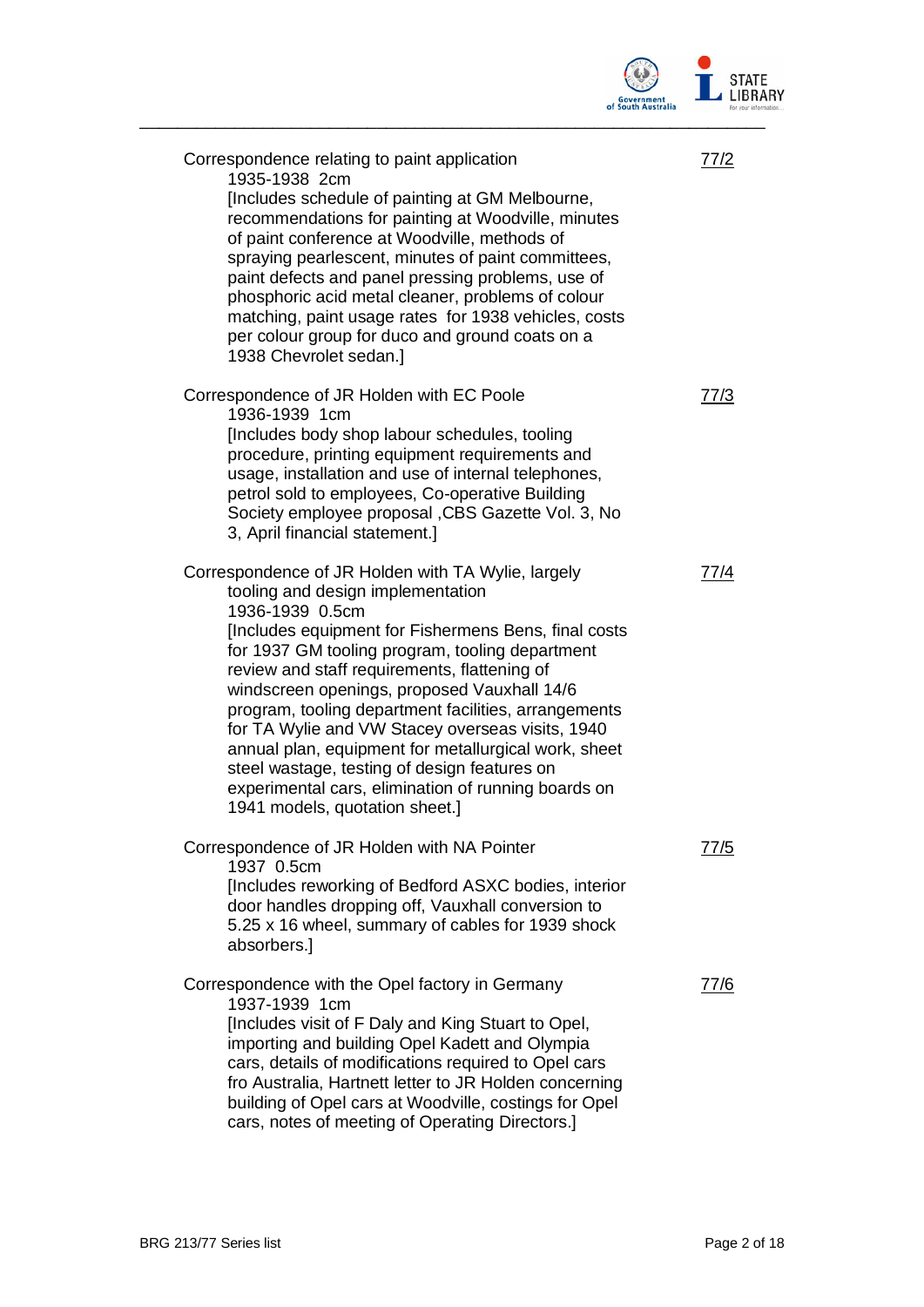

| Correspondence of JR Holden labelled miscellaneous data<br>1936-1938 0.5cm (2 parts)<br>[Includes 1937 delivery data, Opel sedan breakdown<br>costs, GM model volume estimate, junior male salary<br>range, performance figures for several English cars,                                                                                                                                                                                                                                                                                                                                                                                                                                                                                                                                                                                                                                                                                                                                                    | 77/7 |
|--------------------------------------------------------------------------------------------------------------------------------------------------------------------------------------------------------------------------------------------------------------------------------------------------------------------------------------------------------------------------------------------------------------------------------------------------------------------------------------------------------------------------------------------------------------------------------------------------------------------------------------------------------------------------------------------------------------------------------------------------------------------------------------------------------------------------------------------------------------------------------------------------------------------------------------------------------------------------------------------------------------|------|
| production forecasts for 1938, report on factory visits<br>at Melbourne and Sydney by JR Holden.]                                                                                                                                                                                                                                                                                                                                                                                                                                                                                                                                                                                                                                                                                                                                                                                                                                                                                                            |      |
| Correspondence of JR Holden with VL Sunners<br>1936-1939 1cm<br>[Includes black and cream colour scheme on GY<br>Vauxhalls, complaints on GY Vauxhall from EG<br>Eager, 1938 model year estmates, 1938 tentative<br>announcement dates, deletion of half-door utility and<br>Chevrolet Master, sagging upholstery in Cadillac<br>models, 1938 body changes, Judge Perdriau<br>criticises 'flimsy modern bodywork', competitor utility<br>sales, comments on Vauxhall Caleche in baby car<br>market, Chevrolet half-door utility sales versus Ford<br>V8 utility sales and prices, deletion of safety glass<br>from rear light, 1939 Buick driving position criticism,<br>suggest sliding roof for sedans, Preston Motors<br>praise 1939 Buick, Wyvern Caleche criticism and<br>praise EG Eager, industrialisation figures for<br>Australia since1913 and potential effect of war 1939,<br>criticism of 1938 Buick by purchases P Cohen<br>re:trim, criticism of Vauxhall 25, VL Sunners returns<br>his car.] | 77/8 |
| Correspondence of JR Holden with J Storey<br>1937-1939 1.5cm<br>[Includes papers on reworking of Chevrolet engine<br>bonnets, 1937 Chevrolet chassis distortion, plant<br>required for production of chassis wheels, coupe                                                                                                                                                                                                                                                                                                                                                                                                                                                                                                                                                                                                                                                                                                                                                                                   | 77/9 |

utility half-door tooling costs, F Daly working in Melbourne, gaining headroom in 'G' Vauxhall, supply

department organisation chart, recruitment of Woodville employees from Melbourne, late chassis shipment caused by USA strikes, list of all vehicles produced at Woodville and targets, modifications to

Chevrolet chassis (King Stuart), suggested

painting of cabs in Dulux, Vauxhall 10/4 looks

appointment of J Jolly, secretary of paint committee,

undershod compared with competitors, tubular shock absorbers for Buick, heat treatment of Vauxhall bumper bars, draughtman's salary, 1939 Canadian Chevrolet modifications, shock absorbers for 1939 cars, synthetic enamels and undercoats, material and component suppliers with price increases.]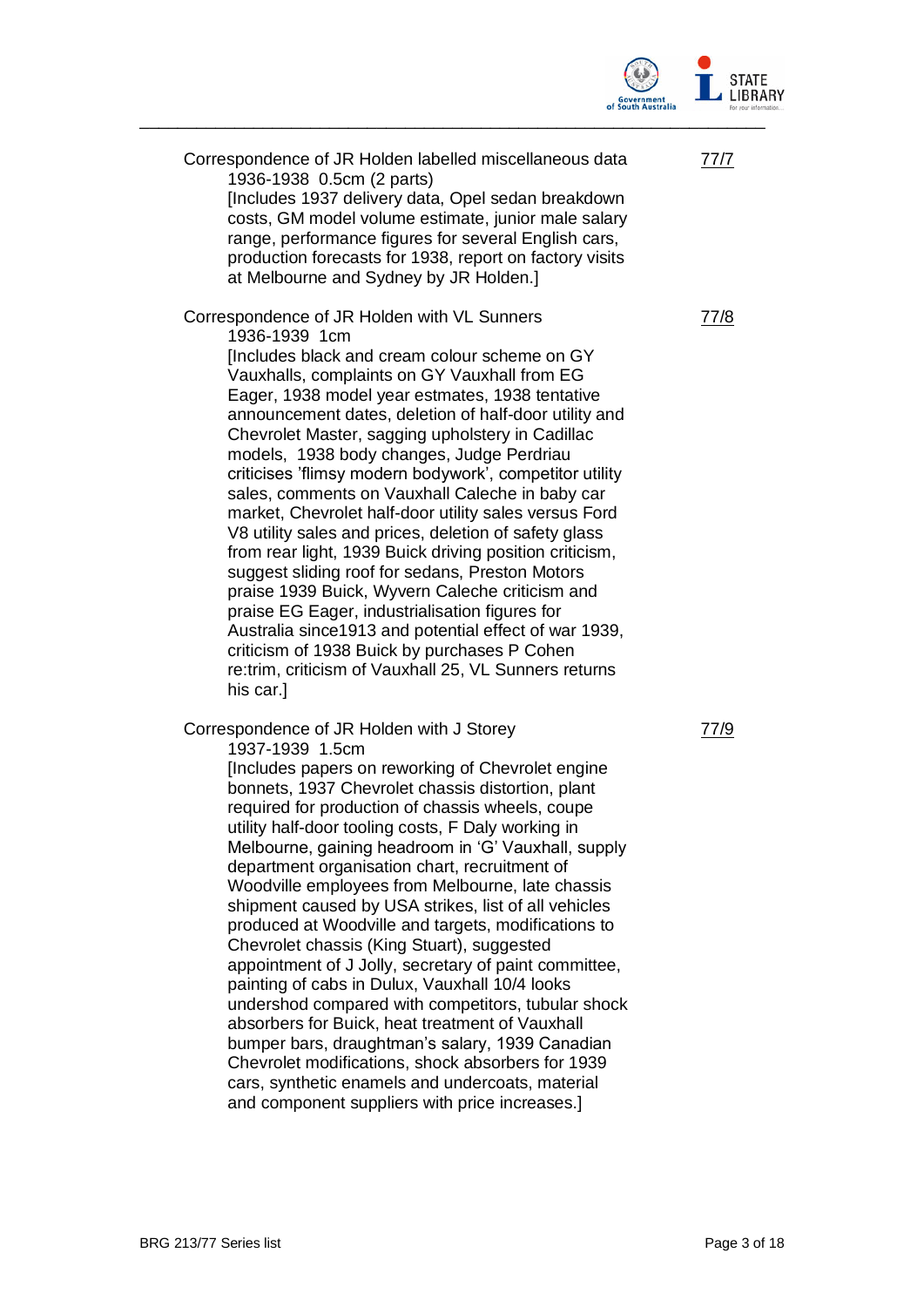

77/10

Correspondence of JR Holden with RW Maillager 1937-1939 0.5cm [Includes complaints on bumper bar damage in transit, uses for asbestos, suggested panel modifications to vehicles passing through panel assembly department, cars for Melbourne show, converting mechanical presses to hydraulic operation, complaints on finished cars, details of coming visit to America by RW Millager, manufacture of double acting shock absorber for 1939, factory floor housekeeping, Chevrolet shell body margins, model of Woodville plant.]

Correspondence of JR Holden

1937-1939 1.5cm. Part [Original Mohair sample WITHDRAWN, photocopy available].

[Includes report from BALM paints on 1936 paint faults, Australian sheet versus American and English poorer sheet steels for car turrets, 1937 American gas(petrol) tanks splitting problems, steel specification for shock absorbers, sample of 'breathing back' mohair with letter dated 10 March 1937, 3/16 glass costs, seat spring wire supplies, loose leather upholstery, Government policy and problems with overseas delivery of roof steel, stamping breakages of steel for 1937 models, 1930 model year estimates, dock damage to bodies in shipment Pt Adelaide et. al., Australian Paper Manufacturers with test results over problem with body chipboard, introduction of BALM 242 duco, use of metalprep, visit of A Wigan to America.]

77/11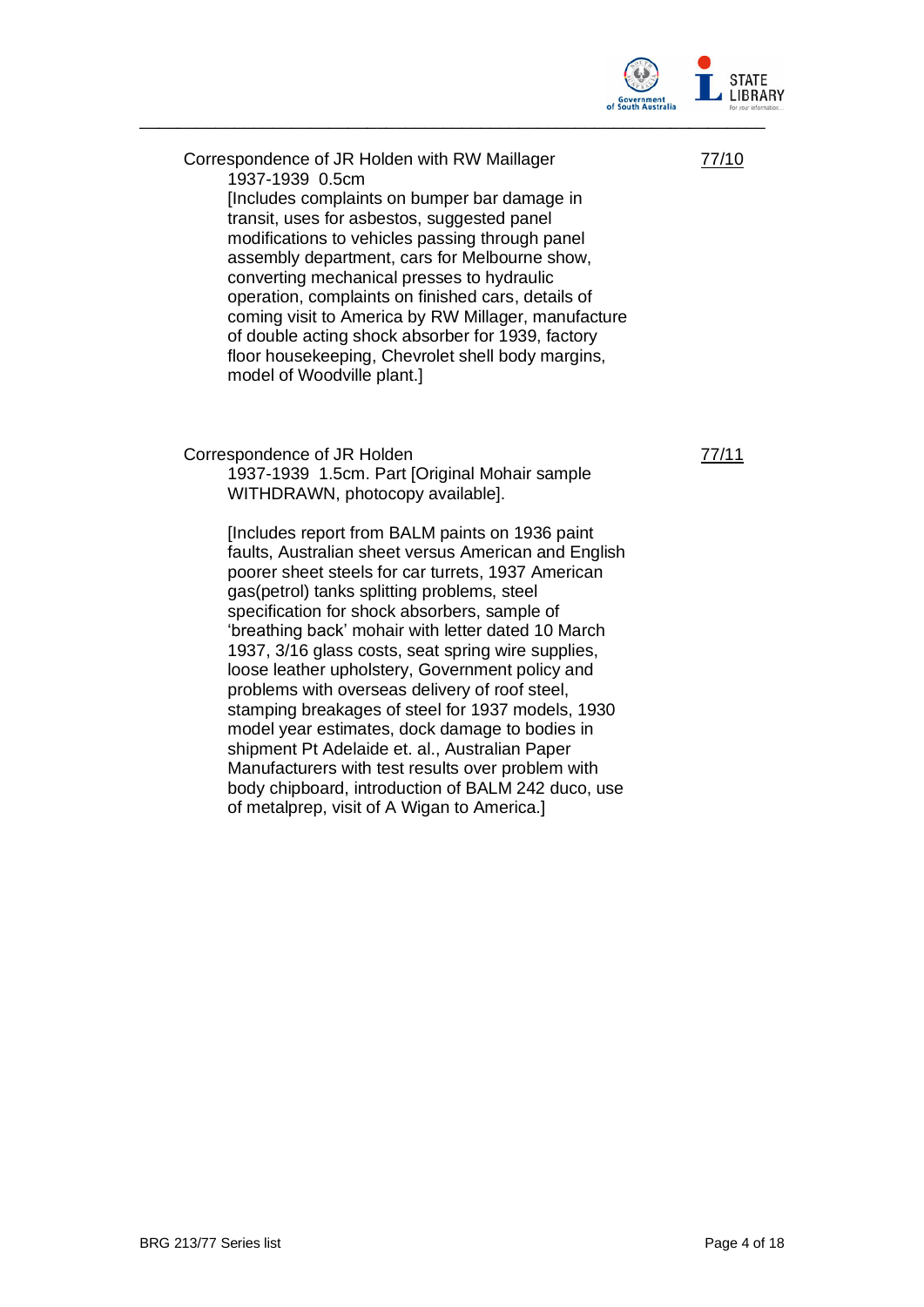

| Correspondence of JR Holden with MacFarlane and JR<br>McKenzie<br>1937-1939 2cm<br>[Includes reducing company expenses, EW Holden<br>annual report 1937, financial statement, profit on<br>bodies at Woodville, budget for 1938, costs of truck<br>cab and cowl, loss of business on utility bumper<br>bars, Vauxhall Wyvern and 14/16 costing, staff<br>provident fund, standard times summaries for<br>commercial body division, graining of Chevrolet<br>instrument panel, deletion of running boards for BOP<br>range, senior staff salary increases, use of armour<br>plate glass, charges for Frank Hershey's visit,<br>employees joining armed services, breaches of<br>factory regulations and penalties for employees,<br>Holden employees first annual ball, plant safety<br>inspection and report, welfare conveniences and<br>dining rooms proposals.] | 77/12 |
|--------------------------------------------------------------------------------------------------------------------------------------------------------------------------------------------------------------------------------------------------------------------------------------------------------------------------------------------------------------------------------------------------------------------------------------------------------------------------------------------------------------------------------------------------------------------------------------------------------------------------------------------------------------------------------------------------------------------------------------------------------------------------------------------------------------------------------------------------------------------|-------|
| Correspondence of JR Holden with BC Newland<br>1937 1cm<br>[Includes payments to workers absent with ill health,<br>budget commercial expenses, miscellaneous costing<br>for 1937 bodies, comment on profit and loss<br>account, employee insurance, Audit report to<br>December 9 1936, financial results, May financial<br>results, operating results, rear lifgt glass costs - 1938<br>models, Vauxhall GL 7-passenger sedan costs, letter<br>from female accounting department staff expressing<br>appreciation for pay increase, coupe utility all-steel<br>rear end - Chevrolet costs, movement in salary and<br>wage rates, 1938 budget including bodies<br>completed, watchman's security reports November<br>1937.]                                                                                                                                       | 77/13 |
| Correspondence of JR Holden (Woodville) and Mulcahy<br>(Melbourne)<br>1937-1939 1.5cm<br>[New Zealand Chevrolet coupe utilities, Delco-Remy<br>shock absorbers, body timing charts, car import<br>figures for May 1935 to April 1936 with quote for<br>1938, delivery problems from Woodville to<br>Melbourne assembly plant, men refusing to work<br>further overtime to speed up jobs, 1938 model<br>announcement dates, proposed standard for<br>scheduling vehicle building, announcement dates all<br>1939 models, gas tank shipment inside bodies,<br>advice to improve Woodville body program, program<br>for 1939.]                                                                                                                                                                                                                                        | 77/14 |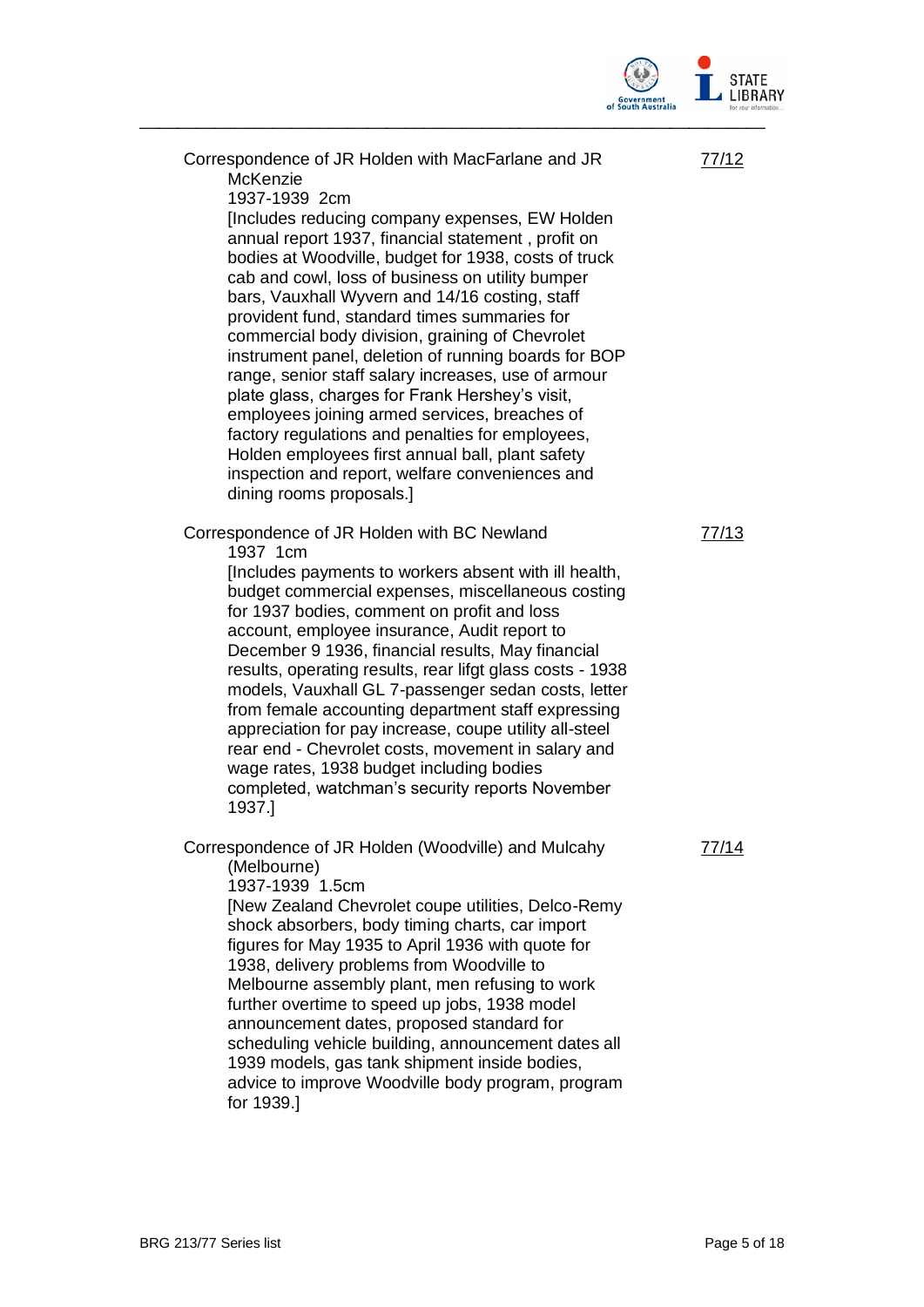

| Correspondence of LJ Hartnett with Jessmore and<br><b>Batchelor of Vauxhall</b><br>1937-1939 0.5cm                                                                                                                                                                                                                                                                                                                                                                                                                                                                                                                                                                             | 77/15 |
|--------------------------------------------------------------------------------------------------------------------------------------------------------------------------------------------------------------------------------------------------------------------------------------------------------------------------------------------------------------------------------------------------------------------------------------------------------------------------------------------------------------------------------------------------------------------------------------------------------------------------------------------------------------------------------|-------|
| [Includes study on Vauxhall 10/4 and 14/6 providing<br>details, deletions, specifications and panel drawings<br>January 1937, advanced information and changes<br>on next English Vauxhall range, sliding roof will not<br>be used on Australian models, preventing rust of<br>petrol tank bodies.]                                                                                                                                                                                                                                                                                                                                                                            |       |
| Correspondence of JR Holden and Welker (Director of<br>Service).<br>1937-1939 0.5cm<br>[Includes components for complete car manufacture<br>in Australia, list of faults and correction of same<br>emerging in 1937 bodies, dust entry into bodies<br>particularly Oldsmobile, bumper bar shortages,<br>reworking of 1937 Vauxhall 'GY' coupe front seat,<br>Service Bulletin 21, Oldsmobile 35 and 36 rear axles<br>July 1937, Oldsmobile front seat cushion failure,<br>procedure for recording reporting of complaints,<br>suppliers of transmission gears, manufacture of<br>Gypsy engine parts, windshield wiper blades of<br>Anderson Company, Indiana, more effective.] | 77/16 |
| General memos to staff and factory<br>1937-1939 1cm<br>[Includes public holiday shift programs, tooling for<br>Vauxhall vehicles, new model program, body service<br>on key personnal cars, Chevrolet commercial panel<br>van proposal, Frigidaire manufacture at Woodville,<br>work for Defence Department.]                                                                                                                                                                                                                                                                                                                                                                  | 77/17 |
| Correspondence of K Stuart (Development Department)<br>1937 1cm<br>[Includes first use of Delco shock absorbers, Wege<br>engine, body modifications various cars, Pontiac car<br>colours, modification of defects, Chevrolet, Pontiac,<br>Buick, Vauxhall, wireless speakers for 1938, inter-<br>changeability between Cadillac and Buick Fisher<br>bodies, comments on various cars at Adelaide show,<br>Hamilton patent door lock, defects in 1938 Buicks.]                                                                                                                                                                                                                  | 77/18 |
| Correspondence of Frank Daley, technical assistant to<br><b>Factory Manager</b><br>1937 0.5cm<br>[Includes dye problems, equipment for disposal, zinc<br>plating, resume of motor body problems confronting<br>Woodville by Mr Wimperis, Technical Adviser to<br>Commonwealth Government, enquiry into munitions<br>manufacture.]                                                                                                                                                                                                                                                                                                                                              | 77/19 |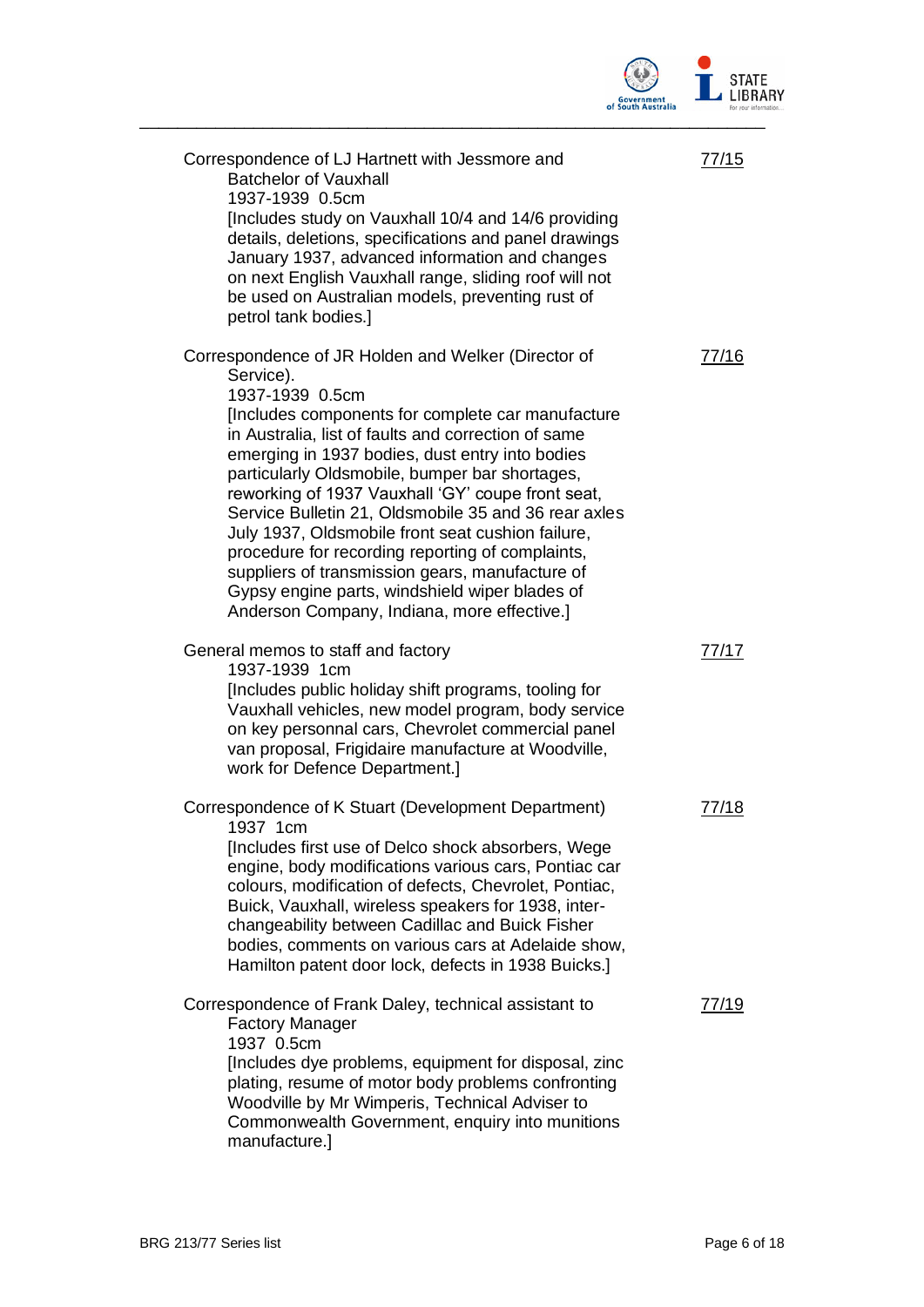

| Correspondence of A Hurwood (Assistant Managing<br>Director) and CM Hartman<br>1937-1939 0.5cm<br>[Includes utes and panel vans on Vauxhall or<br>Bedford chassis, organization chart alterations,<br>purchase of competitirs cars, summary on reports<br>from dealers and owners on GMH built vehicles,<br>summary of user complaints and praise, all GMH<br>produced vehicles in use in Victoria and NSW.]                                                                                                                                                | 77/20 |
|-------------------------------------------------------------------------------------------------------------------------------------------------------------------------------------------------------------------------------------------------------------------------------------------------------------------------------------------------------------------------------------------------------------------------------------------------------------------------------------------------------------------------------------------------------------|-------|
| Papers relating to aircraft manufacture at Woodville plant<br>1937 1.5cm<br>[Includes (Part 1) 1937 Annual Plan GM-H Ltd Body<br>Division Woodville, (Plant 2) Woodville Plant<br>Appropriation August 1937, (Part 3) Commonwealth<br>Aircraft Corporation - production methods,<br>manufacture of tools, details of manufacturing plant<br>for aircraft, aircraft engine manufacture, Beaufort<br>engine mountings and fuel tank.                                                                                                                          | 77/21 |
| Correspondence of HM Longbottom (Production Engineer)<br>1937 1.5cm<br>[Includes packing of bumper bars, explosion of<br>acetylene generator, rework on Chevrolet Standard<br>and Master Deluxe, touch-up problems with duco,<br>re-arrangement of paint shop, annual plan for 1937,<br>planning section functions, duco polishing<br>operations, Austin Standard Times, Solder usage on<br>all makes, securing car rubber seals, Project 205 car<br>- letter form Detroit, hydraulic presses not preferred -<br>Detroit, American press types - New York.] | 77/22 |
| Audit reports for 1937-1939<br>1937-1939 1cm<br>[Includes FP White (Internal Auditor)<br>correspondence, audit report, GMC audit report,<br>plant photographer, schedule of slow moving stock.]                                                                                                                                                                                                                                                                                                                                                             | 77/23 |
| Customs file<br>1937-1938 1cm<br>[Includes evidence on motor car manufacture, auto<br>body steel panel, British steel faulty, inquiry<br>concerning industrial expansion from department of<br>Trade and Custom, reply to custom Dept inquiry -<br>expansion since 1932, LJ Hartnett's letter to Minister<br>of trade and Customs re: orders for USA versus UK<br>steels, Minister's reply to LJ Hartnett, AC Wigan<br>response to LJ Hartnett's request to Minister's<br>admonition.]                                                                      | 77/24 |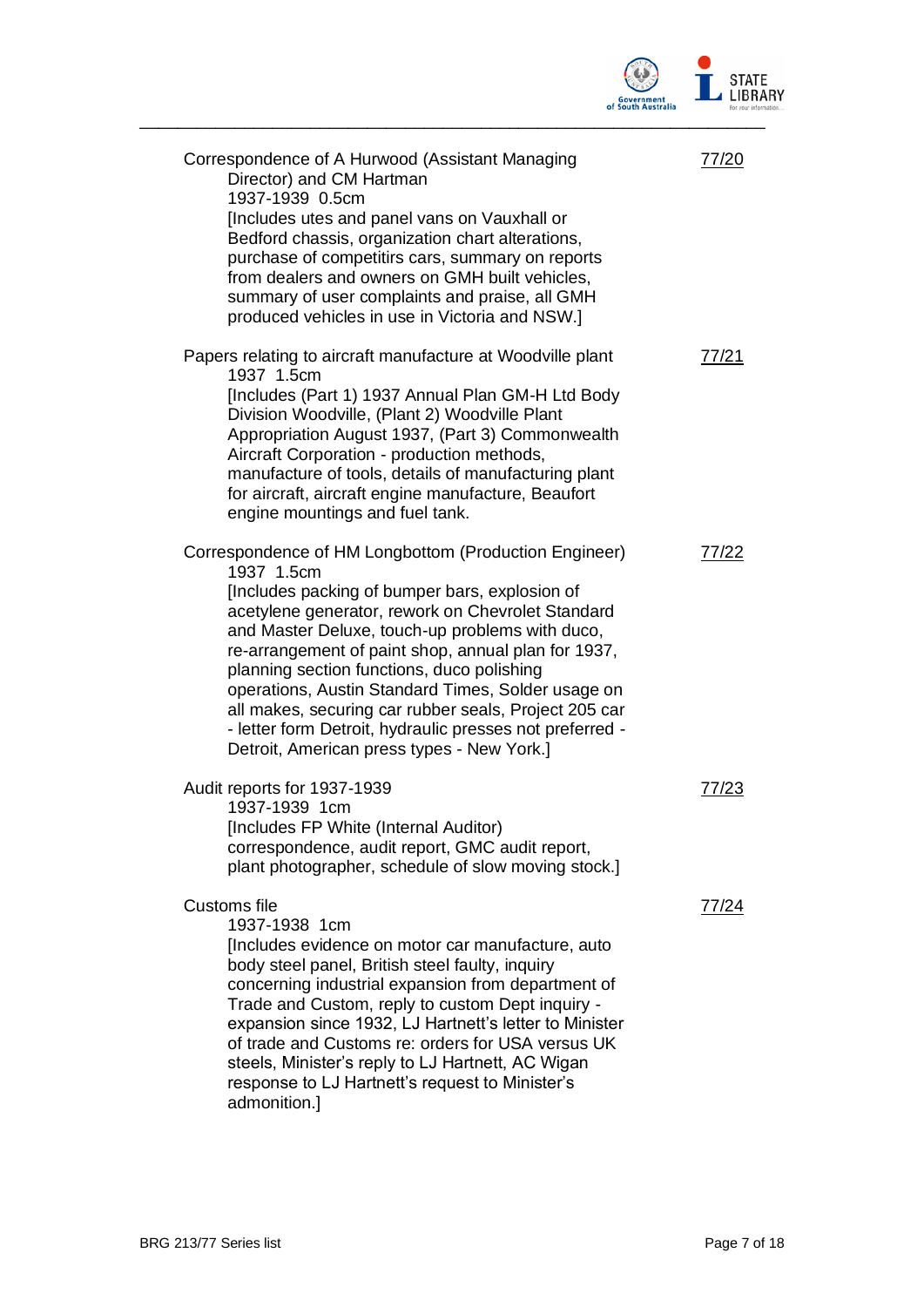

| Correspondence of Development department, King Stuart<br>1938-1939 1.5cm<br>[Includes Opel-Vauxhall 10/4 comparison, 1938 La<br>Salle inspection, Vauxhall Wyvern Saloon defects,<br>Wyvern Caleche chassis beaming, Ternstedt 'snap-<br>on' door handles, engineering data 1939 models<br>Detroit, model program for 1939, body modifications,<br>1939 colour specifications, criticism of cars at<br>Melbourne show, infringement o Budd Australia<br>patent, Chevrolet commercial panel van, seating<br>position, 1940 trim styles, Hamilton door locks.]                                                                                                                                  | 77/25 |
|-----------------------------------------------------------------------------------------------------------------------------------------------------------------------------------------------------------------------------------------------------------------------------------------------------------------------------------------------------------------------------------------------------------------------------------------------------------------------------------------------------------------------------------------------------------------------------------------------------------------------------------------------------------------------------------------------|-------|
| Correspondence to JR Holden (Commercial Manager)<br>regarding personal leave and requests for<br>employment<br>1937-1939 1cm<br>[Includes (Part 1) personal leave for 1938 and exoprt<br>division titles, (Part 2) requests for employment from<br>individuals.]                                                                                                                                                                                                                                                                                                                                                                                                                              | 77/26 |
| Correspondence of P Walding (Assistant Chief Inspector)<br>1937-1938 0.5cm<br>[Includes complaints on 1937 Chevrolet,<br>modifications to 1937 door locking handles, dust<br>sealing, organisation chart of Inspection Dept, Buick<br>door handle problems, sweating of leather, factory<br>faults in trim assembly, faults in competitors cars,<br>body service complaints.]                                                                                                                                                                                                                                                                                                                 | 77/27 |
| Correspondence of JR Holden (General Manager) with<br><b>GM Overseas Operations</b><br>1937-1939 1.5cm<br>[Includes letter to Detroit re: paint and trim, drawing<br>numbers from Detroit 1938 Buick, paint practice in<br>Australia, Australian lacquer tests, specification<br>differences between Us and Canadian Chevrolet<br>vehicles, organisation chart and details of GMC<br>Export Division, Project 205 equipment, Ternstedt<br>hardware, proposed 1940 models from detroit,<br>degreasing and welding CKD gas tanks - report from<br>CM Foss, Detroit paint and trim section, heat lamps<br>for baking undercoats - instructions, bronzing<br>problems with maroon and blue duco.] | 77/28 |
| Correspondence of JR Holden (General Manager)<br>regarding industrial matters<br>1937-1938 0.5cm<br>[Includes correspondence from union leaders<br>regarding staff holidays, pay, lay offs, reinstatement,<br>log of wages and conditions of employment.]                                                                                                                                                                                                                                                                                                                                                                                                                                     | 77/29 |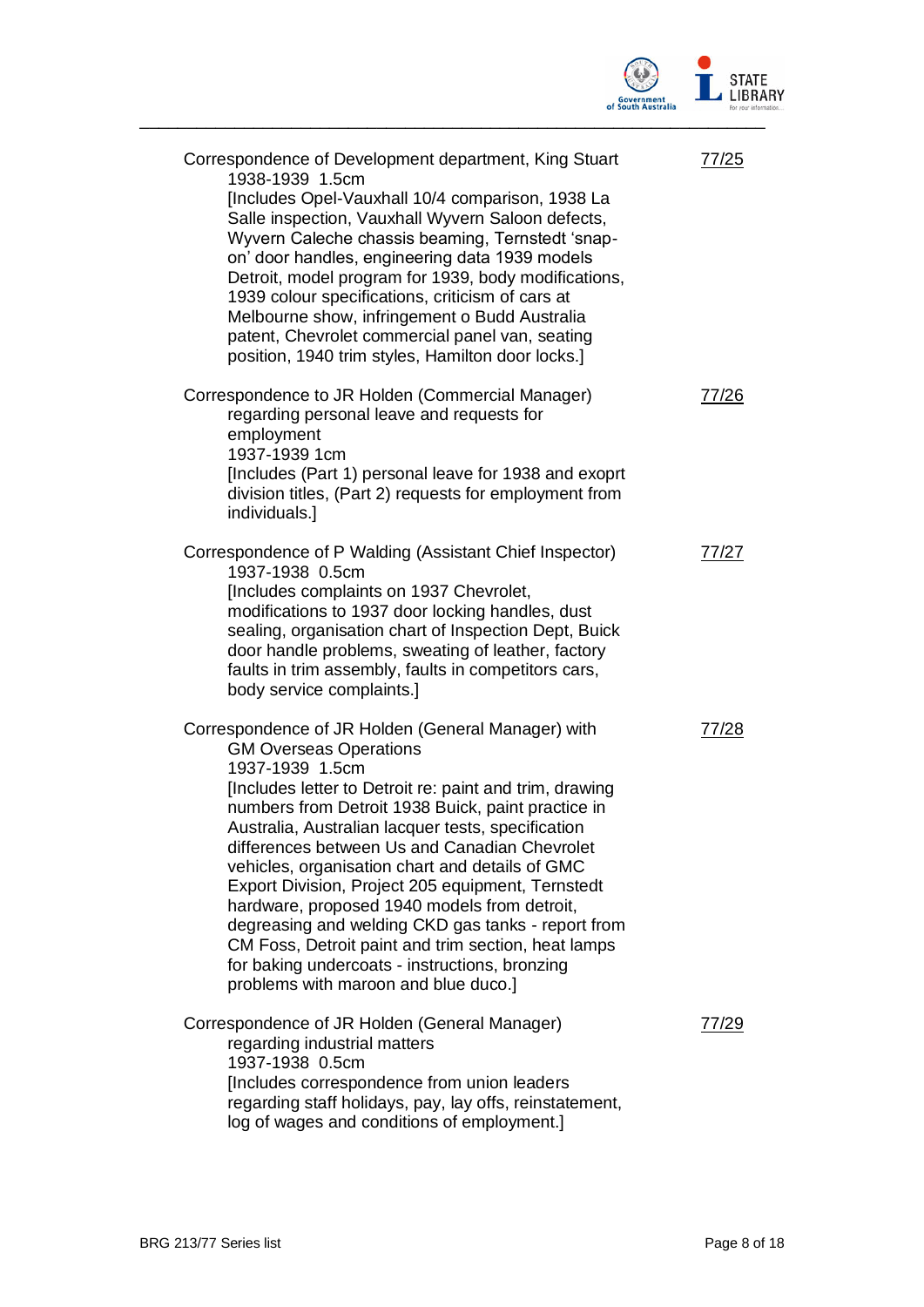

| Correspondence of JR Holden (General Manager) with TM<br>Johnstone (Melbourne), JH Horn, Frigidaire and<br>sales department data.<br>1937-1939 1.5cm<br>[Includes (Part 1) TM Johnstone (Melbourne)<br>correspondence covering sailing arrangements for<br>JR Holden, (Part 2) JH Horn and JR Holden<br>correspondence covering Graham sedan front<br>cushion, criticism of Chevrolet tourer bodies fro Java<br>from HA Quade, GM Java to jack Horn, details 1938<br>Willys, progress on DKW car, Vauxhall 25 criticism,<br>(Part 3) Frigidaire correspondence, (Part 4) sales<br>department stat of coats 1939.]                                                                                                                                                                                                                                                         | 77/30 |
|---------------------------------------------------------------------------------------------------------------------------------------------------------------------------------------------------------------------------------------------------------------------------------------------------------------------------------------------------------------------------------------------------------------------------------------------------------------------------------------------------------------------------------------------------------------------------------------------------------------------------------------------------------------------------------------------------------------------------------------------------------------------------------------------------------------------------------------------------------------------------|-------|
| Correspondence of JR Holden (General Manager) and<br><b>HM Longbottom</b><br>1938-1939 1.5cm<br>[Includes paint shop filters shock absorber testing,<br>rust proofing of body components, 1937 annual plan<br>- equipment, Hamilton press data, statement of<br>results of operations, bumper bars, 1938 annual<br>plan, frigidaire production, staffing, proposed plant<br>extensions, Woodville boiler installation, anti-rattler<br>and door striker plates.]                                                                                                                                                                                                                                                                                                                                                                                                          | 77/31 |
| Correspondence of EC Poole (Acting Treasurer)<br>1938 1.5cm<br>[Includes military and naval training, financial loan to<br>employee LW Chambers due to illness, hours<br>expended reworking factory faults on various<br>vehicles, March financial statement, donations to<br>RSL advice, payment to employees sisters Dorsch,<br>Jackson, and Gapper on account of illness ansence,<br>tooling estimates for 1939, bumper bar costs,<br>telephone service, tooling appropriation, National<br>Insurance, panel van tooling, shock absorber costs,<br>local manufacture of gas (petrol) tanks discouraged,<br>Willys coupe body costs, July financial statement,<br>plant area and land values Woodville, Bedford HB<br>cowls, details of illness of WA Hallam, suggested<br>duties of treasurer, commercial boy profits, office<br>hours and Holden training schedules.] | 77/32 |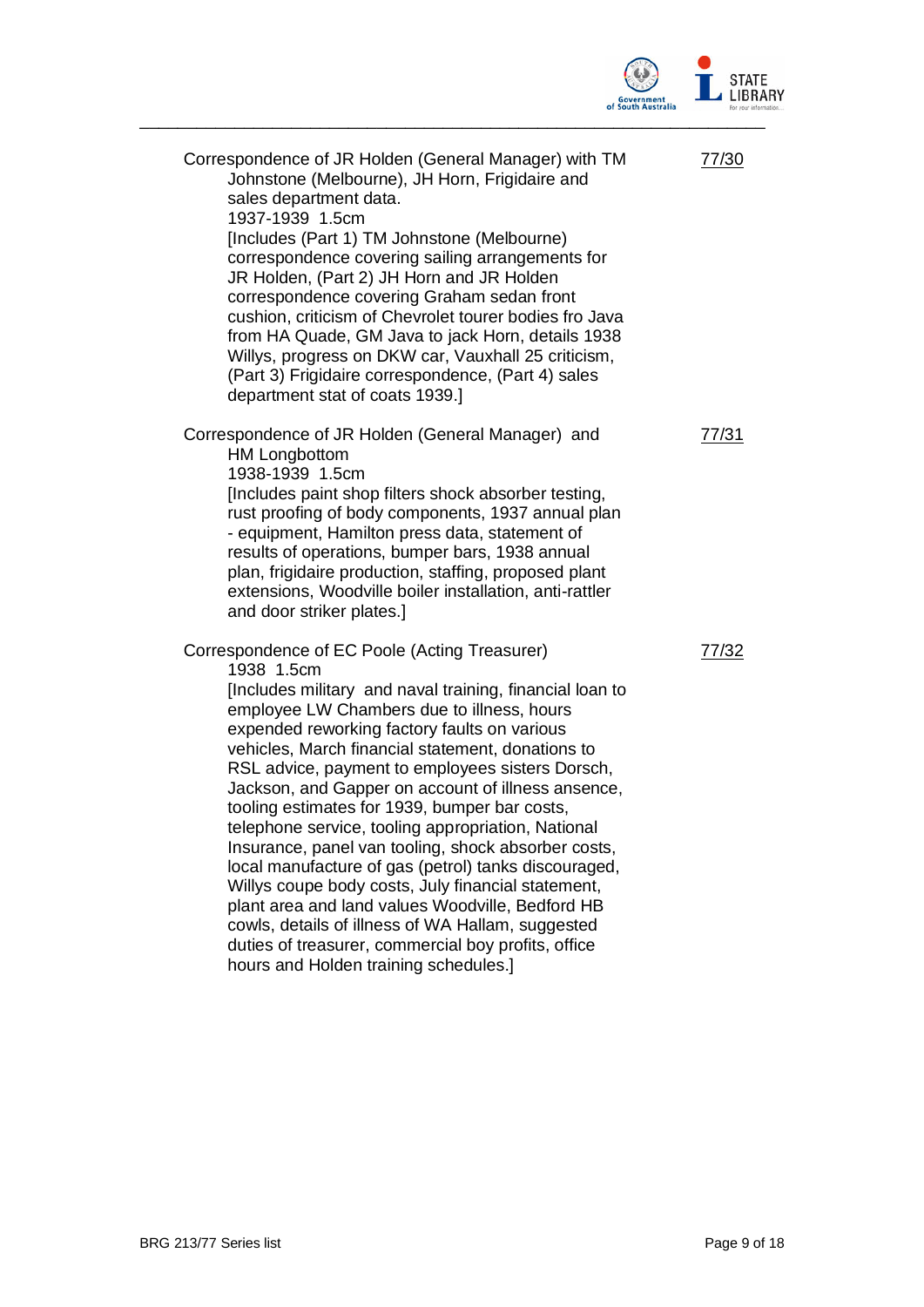

| Correspondence of BC Newland (Treasurer)<br>1938-1939 2cm<br>[Includes Vauxhall 25 convertible parts costs,<br>questions arising from impending visit of GK<br>Howard, truck cab prices, Vauxhall 10/4 price<br>formula, December financial results, staff club night<br>cricket, incapacity of worker C Bowering, panel<br>interchangability, body prices, welfare of Mesdames<br>McCance, Killen and Hammond and children, Key<br>personnel Program cars, greedy staff selling at profit,<br>arrangements for Newland's trip overseas,<br>November financial results, Dulux versus Duco<br>passenger cars, military service, defence work -<br>ambulances, ammunition boxes quotation, 3<br>passenger Chevrolet coupe.] | 77/33 |
|---------------------------------------------------------------------------------------------------------------------------------------------------------------------------------------------------------------------------------------------------------------------------------------------------------------------------------------------------------------------------------------------------------------------------------------------------------------------------------------------------------------------------------------------------------------------------------------------------------------------------------------------------------------------------------------------------------------------------|-------|
| Correspondence to AC Wigan from suppliers, many<br>referring for war work<br>1938-1955 0.5cm<br>[Includes hand written letters and accounts from<br>suppliers around Adelaide such as engineering<br>firms, glass suppliers, leather, springs etc.]                                                                                                                                                                                                                                                                                                                                                                                                                                                                       | 77/34 |
| Papers of Mr EW Holden for his reference<br>1944-1951 0.5cm<br>[Includes post-war planning RC Rainsford, body<br>specification questionnaire, post-war projects -<br>refrigerators, 1937-1939 production totals - cars and<br>trucks with post-war forecast, Holden engines for<br>industrial trucks.]                                                                                                                                                                                                                                                                                                                                                                                                                    | 77/35 |
| Correspondence relating to panel duties<br>1945-1946 1cm<br>[Includes duties on imported body panels,<br>conference details on duty on body panels Federal<br>Chamber of Automotive Industries, extract from<br>Hansard 'Motor body panels', transcript of Tariff<br>Board enquiry, imported panels versus Australian<br>manufacture.]                                                                                                                                                                                                                                                                                                                                                                                    | 77/36 |
| Correspondence on Tariff Board Enquiry 'Automotive<br>Industry' 2cm<br>1946-1955 (2 parts)                                                                                                                                                                                                                                                                                                                                                                                                                                                                                                                                                                                                                                | 77/37 |
| Correspondence, certificates and photographs relating to<br>exhibitions in Adelaide<br>1936-1963 0.5cm OUTSIZE 6 & 7<br>[Includes certificates of participation and<br>photographs of royal Exhibitions and Chamber<br>exhibitions.]                                                                                                                                                                                                                                                                                                                                                                                                                                                                                      | 77/38 |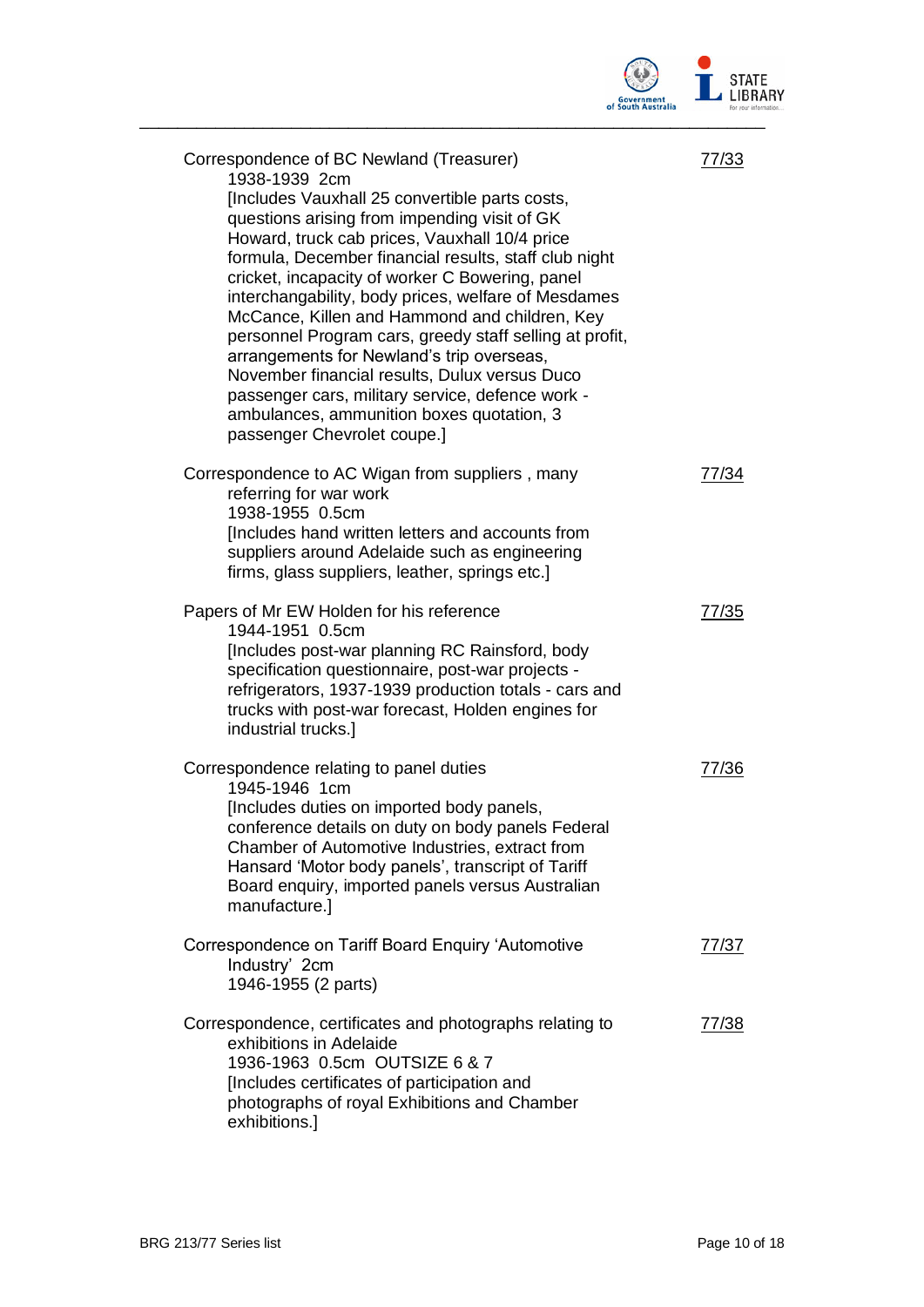

| Papers relating to Woodville Open House<br>1968 0.5cm (2 items)                                                                                                                                                                                                                                                                                                                                                                                        | 77/39 |
|--------------------------------------------------------------------------------------------------------------------------------------------------------------------------------------------------------------------------------------------------------------------------------------------------------------------------------------------------------------------------------------------------------------------------------------------------------|-------|
| Staff magazine - The Woodville Comment and Woodville<br>Engineer<br>1980-1984 1cm (11 items in 1 folder)<br>See Also BRG 213/72/13 The Comment Elizabeth                                                                                                                                                                                                                                                                                               | 77/40 |
| Papers relating to Woodville Plating Plant opening<br>1967 0.5cm (2 parts)<br>[Includes program, guest list, biographies, speeches<br>from 2-10-1967.]                                                                                                                                                                                                                                                                                                 | 77/41 |
| Papers relating to the opening of the Trimatic transmission<br>assembly plant<br>1970 9cm (Parts 1-3b)<br>[Includes program, invitation cards, purchase<br>requests, guest and invitation lists, correspondence,<br>background material, brochures, speeches.]                                                                                                                                                                                         | 77/42 |
| Papers relating to miscellaneous buildings at Woodville<br>plant<br>1944-1961 4cm (6 parts). Part 4 original<br>WITHDRAWN, view online.<br>[Includes social centre plans and details of<br>amplification equipment (1961), descriptive book<br>with photos detailing operations of metrology room<br>and technical services (1944), new press shop<br>(1954), article in Australian Engineer regarding new<br>buildings at Woodville (1961).]          | 77/43 |
| Papers and photographs relating to the history, layout and<br>plans of Woodville plant.<br>1945-1972 4cm (3 parts) Part OUTSIZE 6,7<br>[Includes layouts and photographs of Woodville plant<br>1923-1957 and 1923-1965, plot plan of existing<br>Woodville plant - removals and relocations<br>(1957) (outsize), estimate for transfer of GMH from<br>Woodville to Finsbury (1945), brochures and history<br>of Holden operations in South Australia.] | 77/44 |
| Apprentice books and notes<br>1941 2cm<br>[Notes and standard issue books for apprentices<br>(1941) as distributed by GMH including: 1. 'Standard<br>procedure for tool room details'; 2. 'Workshop facts<br>and figures'; 3. Modern cutter sharpening methods'<br>(includes right angle set square).]                                                                                                                                                 | 77745 |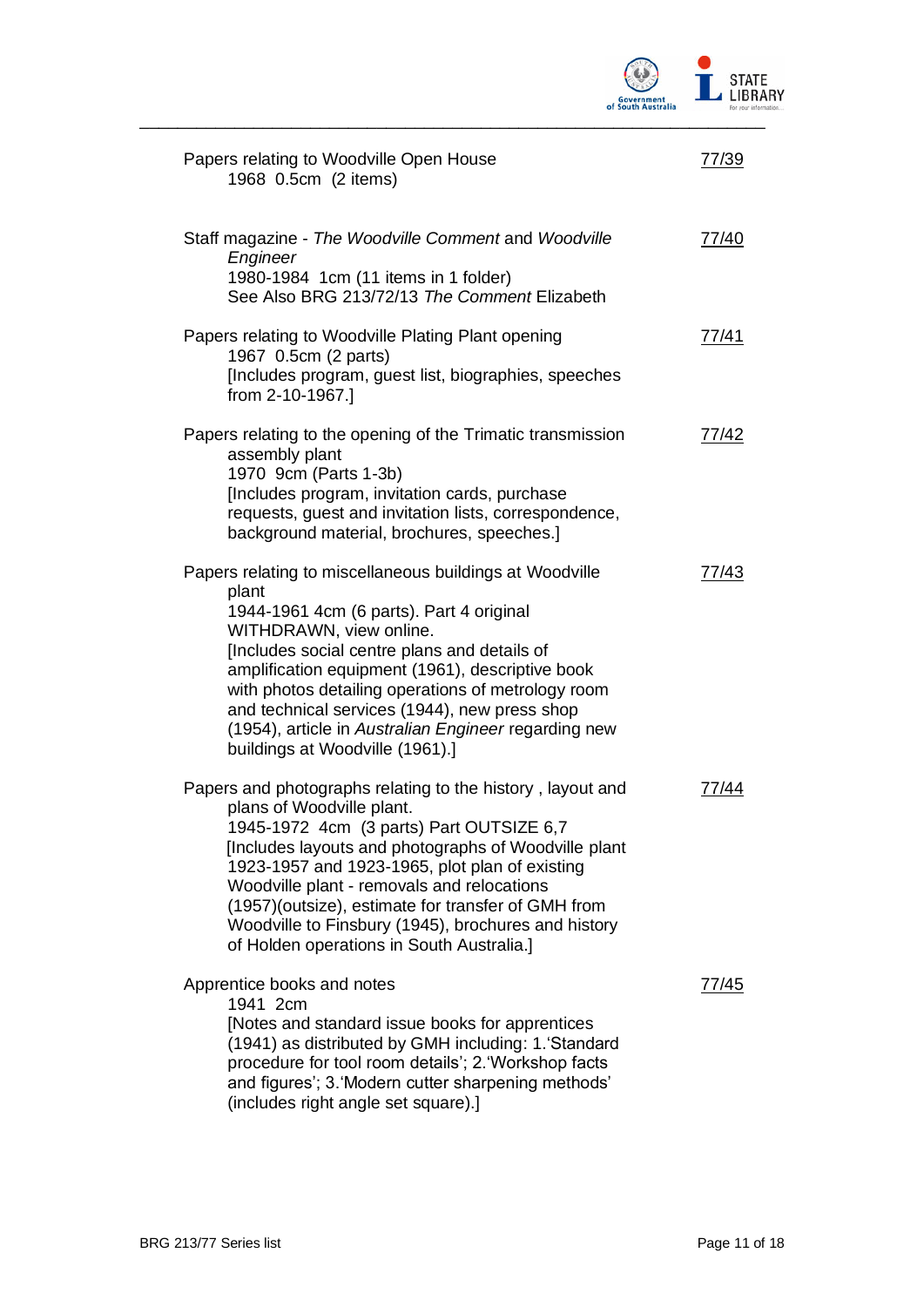

| Black and white photographs - Woodville plant<br>1934-1936 3cm (1 volume). Original WITHDRAWN.<br>[47 photographs in an album including assembly<br>line operations, panel presses, welding all-steel floor<br>bottoms, trim fabrication and bodies being loaded for<br>shipment to Java (some with captions)]                                                  | 77/46 |
|-----------------------------------------------------------------------------------------------------------------------------------------------------------------------------------------------------------------------------------------------------------------------------------------------------------------------------------------------------------------|-------|
| Black and white photographs – album<br>1936 2cm (1 volume). Original WITHDRAWN<br>[37 photographs in an album including Holden's bore<br>water tank, presses, panels, trim fabrication and<br><b>GMH exhibit in South Australian Centennial</b><br>Exhibition 1936 (or 1947 exhibition) (Similar in<br>content to BRG 213/77/46 but with additional<br>images)] | 77/47 |
| Black and white photographs – album<br>1939 3.5cm (1 volume). Original WITHDRAWN,<br>view online.<br>[34 photographs in an album (1 missing) entitled<br>'Photographic Study Vol. 1' including bodies for<br>overseas shipment, bodies on the line, Hamilton<br>Press, Kellar machine and roof patterns. With<br>captions.]                                     | 77/48 |
| Black and white photographs<br>1931-1939<br>[Photographs of GMH Woodville plant, post merger<br>1931 and before beginning of war production 1939.]                                                                                                                                                                                                              | 77/49 |
| Black and white photographs - loose - Finsbury plant<br>1945 2.5cm. Originals WITHDRAWN, view online.<br>[Includes adjacent Housing Trust homes, aerial<br>views, factories and machine shops. With captions]                                                                                                                                                   | 77/50 |
| Black and white photographs - loose - Beverley and<br><b>Birkenhead plants</b><br>1928-1972 2.5cm. Original WITHDRAWN, view<br>online.<br>[Includes 1 photograph of exterior Beverley 1928-29,<br>and Birkenhead exterior, interior, bow bending 1941<br>and last car off the line.]<br>See also BRG 213/77/65                                                  | 77/51 |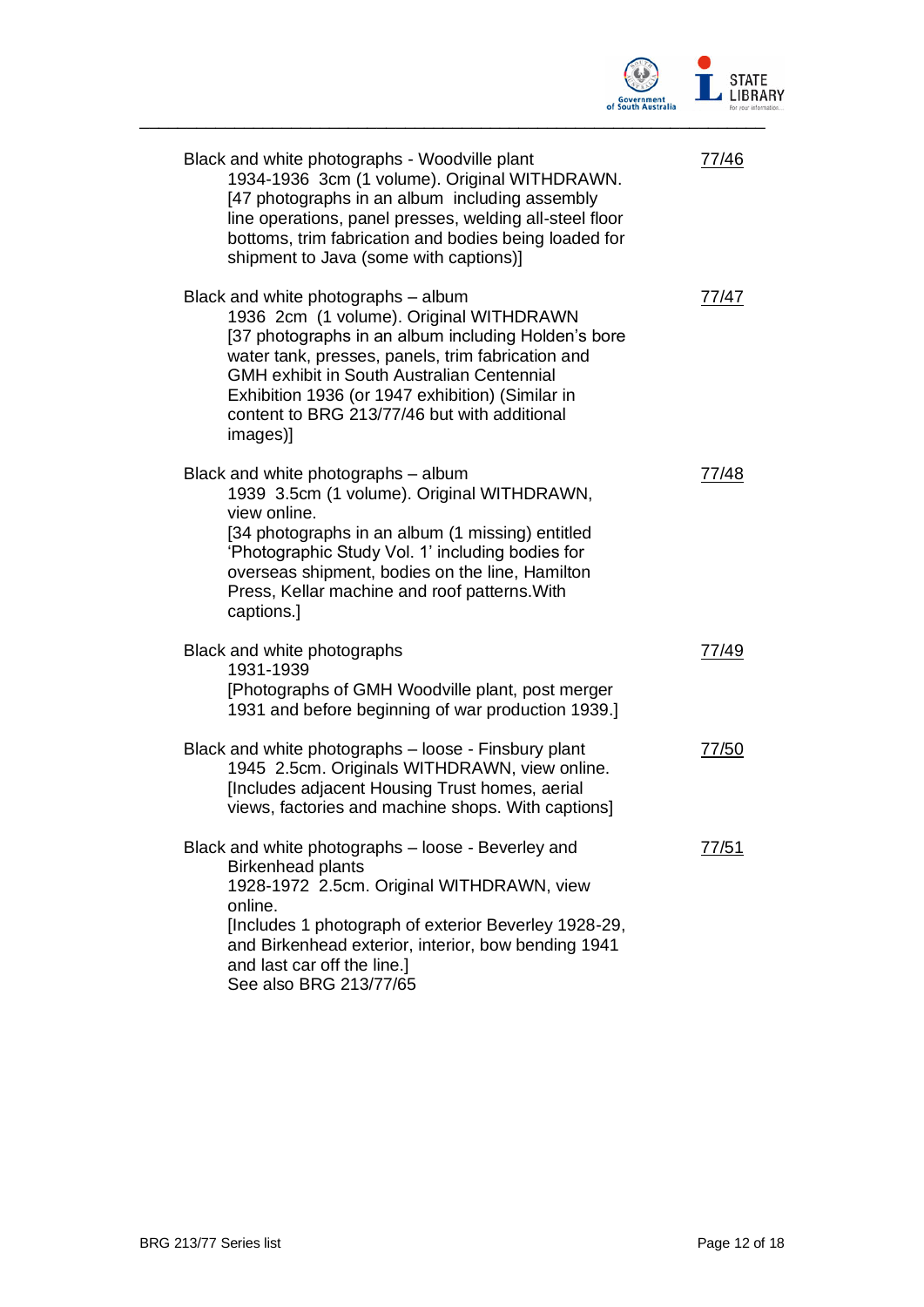

| Black and white photographs – loose - Woodville pre-war<br>1931-1939 5cm. Original WITHDRAWN, view<br>online.<br>[Includes factory in production, examples of vehicles<br>produced, machinery, delivery and ceremony for<br>starting the Hamilton Press 1938. Some of these<br>photographs may be duplicated in BRG 213/1/3<br>Holden Motor Body Builders (1917-1931) as many<br>are undated and an estimate has been made.]<br>See Also BRG 213/1/3                                                                                                                                                                                                                                                                                                   | 77/52 |
|--------------------------------------------------------------------------------------------------------------------------------------------------------------------------------------------------------------------------------------------------------------------------------------------------------------------------------------------------------------------------------------------------------------------------------------------------------------------------------------------------------------------------------------------------------------------------------------------------------------------------------------------------------------------------------------------------------------------------------------------------------|-------|
| Black and white photographs - loose<br>1945-1967 60cm (14 volumes). Vols 8-12<br>OUTSIZE 1. Vols.1-7,13-14 originals WITHDRAWN.                                                                                                                                                                                                                                                                                                                                                                                                                                                                                                                                                                                                                        | 77/53 |
| Volume 1: 1945-1950<br>Volume 2: 1951-1952<br>Volume 3: 1953-1954<br>Volume 4: 1955-1956<br>Volume 5: 1957-1958<br>Volume 6: 1959-1964<br>Volume 7: 1965-1967<br>Volume 8: 1946-1952)1-2014<br>Volume 9: 1950-1952 1558-3234<br>Volume 10:1952-1956 2015-3627<br>Volume 11: 1956-1957<br>Volume 12: 1957<br>Volume 13: 1967-1969 Part 1. Auto transmission<br>Volume 14: 1967-1969 Part 2. Auto transmission<br>[Includes photographs of Woodville vehicle]<br>production in the post-war period showing vehicle<br>production and erection of new buildings at the<br>Woodville site, also visits by assorted dignitaries<br>such as Premier Playford, and Governors George<br>and Norrie. Volumes 8-12 are numbered proof<br>albums of Darian Smith] |       |
| Black and white photographs - loose<br>1970-1977 5cm. Originals WITHDRAWN.<br><b>Includes</b><br>10 colour proofs and 11 black and white<br>photographs of trimatic transmission plant, press<br>shop, Gemini door and seat trim and brake shoe<br>assembly                                                                                                                                                                                                                                                                                                                                                                                                                                                                                            | 77/54 |
| Black and white photographs - loose - Woodville aerial<br>photographs<br>1944-1977 10cm Part 2. Originals WITHDRAWN.<br>[Includes colour aerial.]                                                                                                                                                                                                                                                                                                                                                                                                                                                                                                                                                                                                      | 77/55 |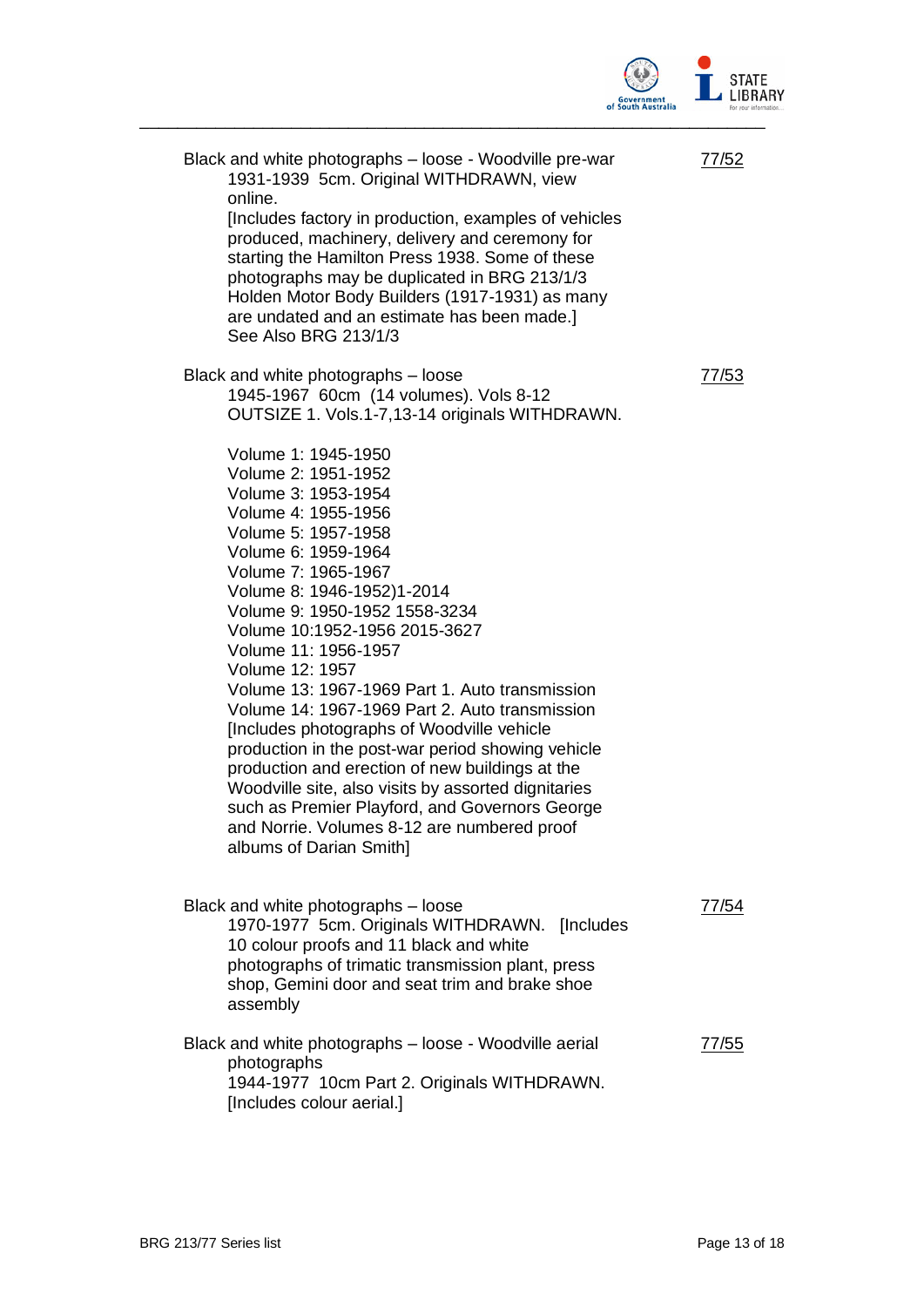

| Black and white photographs - loose - GM 50 <sup>th</sup><br>anniversary in Australia<br>1976 2cm<br>[Includes 50 <sup>th</sup> anniversary celebrations at Woodville]                                                                                                                                                                                                                                                                                                    | 77/56 |
|---------------------------------------------------------------------------------------------------------------------------------------------------------------------------------------------------------------------------------------------------------------------------------------------------------------------------------------------------------------------------------------------------------------------------------------------------------------------------|-------|
| Black and white photographs – loose - Holden sponsors<br>gliding team<br>1973-1978 (26 images) 2cm. Originals<br>WITHDRAWN.<br>[Includes gliding teams from Adelaide(1973/40 and<br>Britain (1978) with Holden courtesy cars on loan and<br>handing over these vehicles to gliding officials.<br>Includes photos of Don Dustan at opening]                                                                                                                                | 77/57 |
| Colour photographs - bound - relating to the visit to<br>Adelaide by Elis S Hoglund<br>1965 1.5cm (1 album)<br>[Includes arrival at Adelaide airport, tour of Woodville<br>factory, BBQ for senior executives 'at home' in the<br>Adelaide Hills and visiting wildlife (kangaroos).]                                                                                                                                                                                      | 77/58 |
| Black and white photographs and medal relating to the<br>Royal Adelaide Exhibition exhibit<br>1947 1cm. Originals WITHDRAWN.<br><b>Includes: 1.South Australian Chamber of</b><br>Manufacturers medal awarded to GMH for the<br>exhibit of most value to the state; 2. Newspaper<br>clipping describing the exhibit; 3-14. Black and white<br>photographs of the GMH exhibit at the Royal<br>Adelaide Exhibition (colour photographs available -<br>original in RESERVE)] | 77/59 |
| Manufacturing department – planning and development<br>studies<br>1951-1952 0.5cm (3 items)<br>[Includes: 1.Direct acting shock absorber study;<br>2. Bailing of scrap sheet steel; 3. Holden clutch<br>manufacturing survey.]                                                                                                                                                                                                                                            | 77/60 |
| Summary of the industrial facilities of General Motors-<br>Holden's Ltd<br>1937 1cm (1 volume)<br>[Includes black and white photographs and text if<br>introduction, number, locations and areas of plants;<br>summary of facilities available in selected<br>departments at Woodville and then in plants other<br>than Woodville.]                                                                                                                                       | 77/61 |
| Black and white photographs – bound<br>1941 2.5cm (1 album). Originals WITHDRAWN.<br>[Includes 49 images in bound volume of Woodville<br>plant and people during the war.]                                                                                                                                                                                                                                                                                                | 77/62 |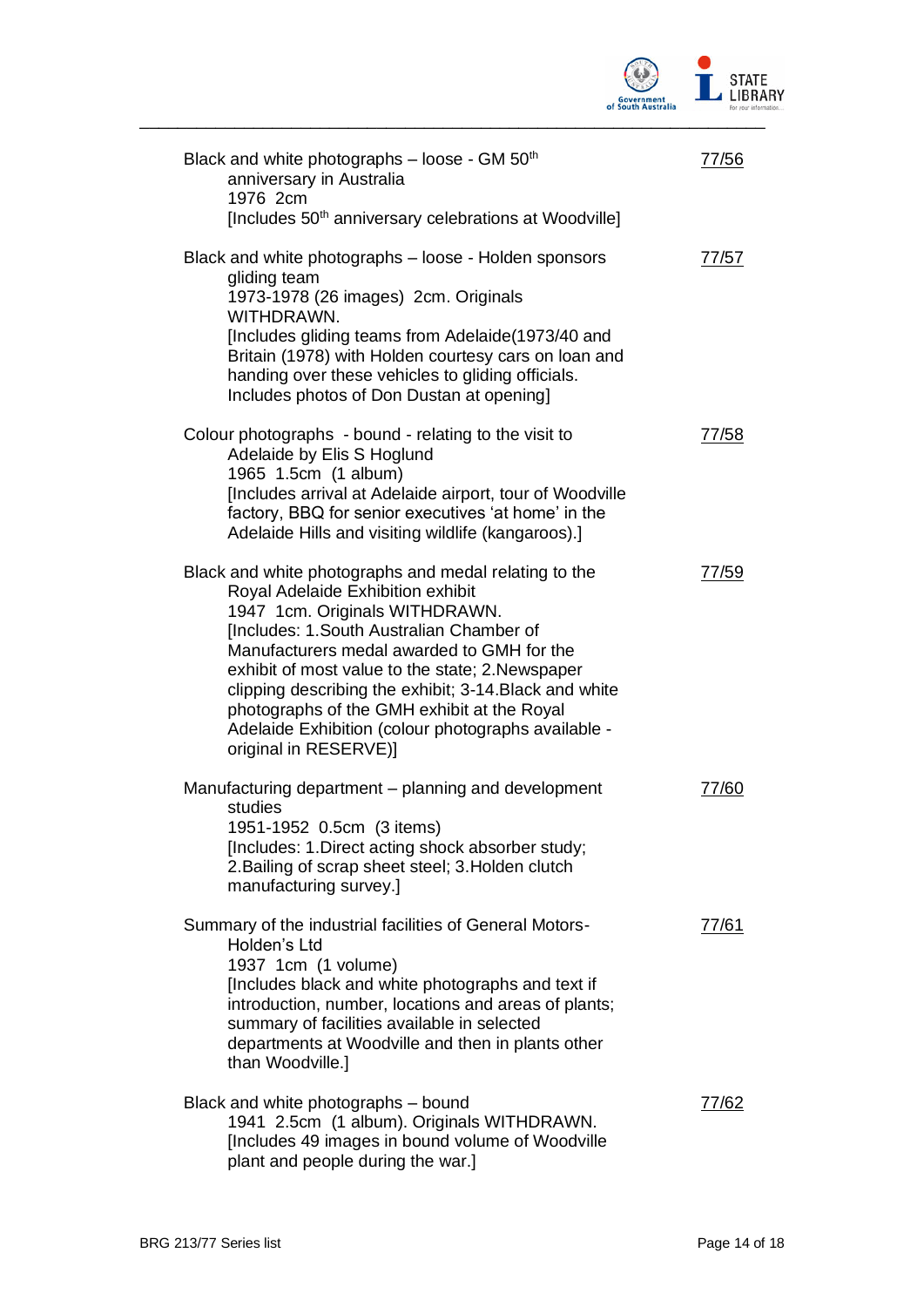

| Black and white photo proofs – bound<br>1937-1943, 1959-1961 2cm (1 volume). OUTSIZE<br>1.<br>[Numbered proof papers from 1937-1939 by Darian<br>Smith[?] and from 1959-1961 by Anton Ross<br>including Kellar copying machine June 1937, diesel<br>crankshaft grinding, (1L.42) 21/12/43, noise meter<br>with H Chaplin (1N.1) 30/6/39, 1000 ton Hamilton<br>Press installation (1P.14-97) 1938, welding gun<br>(1W.1) 10/11/39, bodyframe jig (2J.4) 1939, first<br>1939 Buick body assembled (4B.3) 2/10/38, first<br>1939 Chevrolet body (4C.1) 16/12/38, 1939 Buick                                                                                                                    | 77/63 |
|---------------------------------------------------------------------------------------------------------------------------------------------------------------------------------------------------------------------------------------------------------------------------------------------------------------------------------------------------------------------------------------------------------------------------------------------------------------------------------------------------------------------------------------------------------------------------------------------------------------------------------------------------------------------------------------------|-------|
| panels (7B.1) 14/11/38.]<br>Black and white proofs – bound<br>1939-1946 12 cm (4 volumes) OUTSIZE 1.<br>[Includes bound volumes of Woodville plant and<br>people during WWII taken by Darian Smith and<br>numbered 1A-1Z, 2A-2Z, 3A-3Z, 7A-7Z large and<br>small negatives and 4A-4Z large and small<br>negatives.]                                                                                                                                                                                                                                                                                                                                                                         | 77/64 |
| Black and white photographs – bound<br>1955-1957 12cm (2 parts) Originals WITHDRAWN,<br>view online. To view images, search BRG 213/77/65.<br>[Album including Woodville - Engineering office<br>block construction, Plant 12 extensions, Udylite<br>plating plant and aerial views, as well as Pagewood,<br>Birkenhead, Mosman Park and Melbourne. With<br>captions.]                                                                                                                                                                                                                                                                                                                      | 77/65 |
| Order and delivery schedules for HMBB<br>1931-1938 50cm (10 parts) Items 1-2,8/2,9-10<br><b>OUTSIZE 1</b><br>[Includes firm orders from distributors (Dec 1934-<br>Dec 1938) month by month, detailed sales releases<br>and weekly cumulative shipments broken down by<br>car type 1931-1935, distributors firm orders with<br>body numbers, trim, duco etc with despatch details<br>1935-1938, 1936 ledger of costs and profit, and<br>fabricating plant time book detailing time taken over<br>each part. Car types Studebaker, Willys, Plymouth,<br>Austin, Satndard, Chrysler, De Soto, Hillman,<br>Humber, Morris, Singer, Nash, Graham, Reo.Also<br>motor body deliveries 1917-1949.] | 77/66 |
| Black and white photographs<br>1947 5cm. Originals WITHDRAWN.<br>[Includes photographic record of Kirksite plant from<br>construction of building to operation and paint shop<br>number 10.]<br>WAS BRG 213/77/86                                                                                                                                                                                                                                                                                                                                                                                                                                                                           | 77/67 |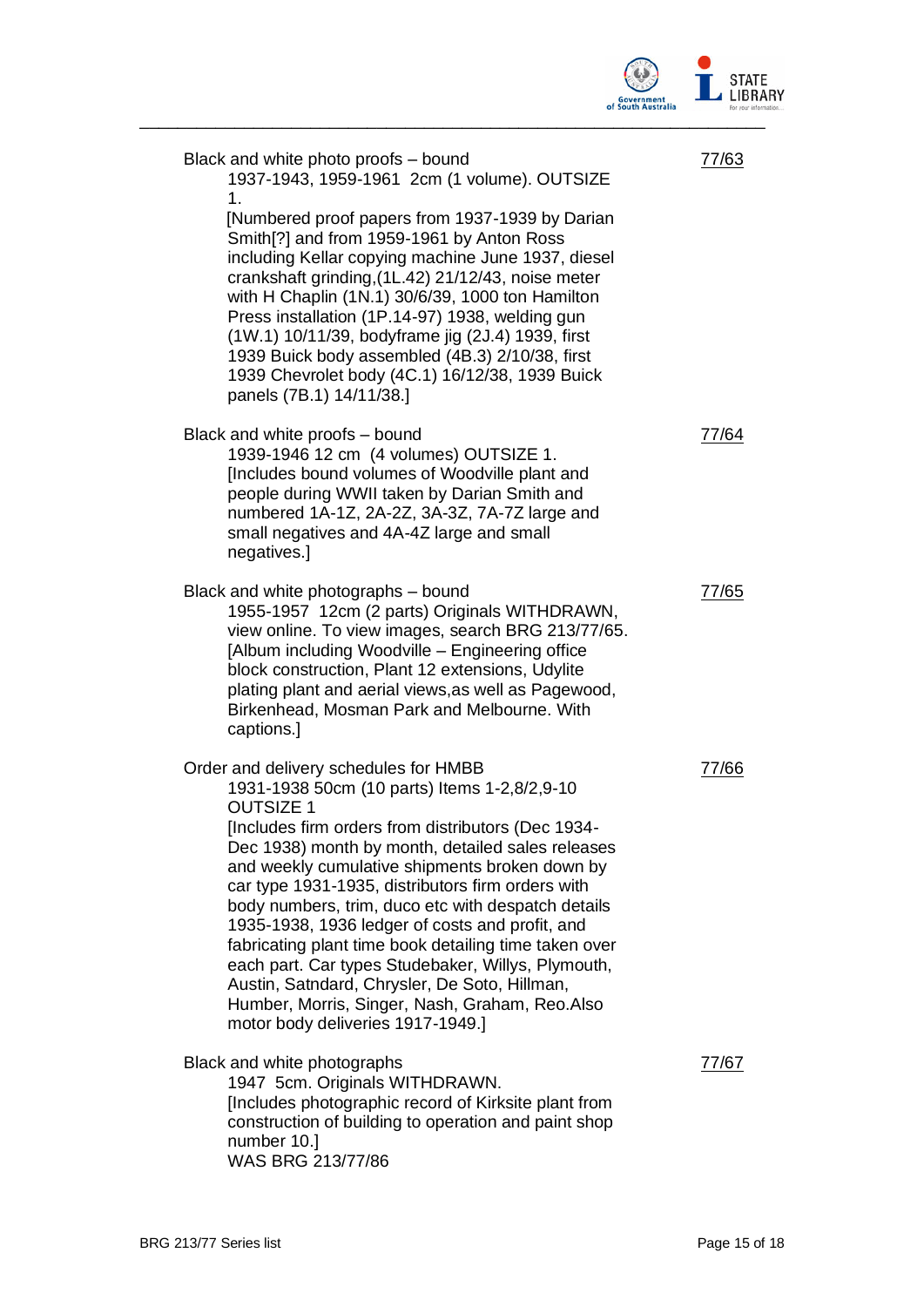

| Black and white photographs<br>ca1940 2cm. Originals WITHDRAWN.<br>[Includes photographs of typical equipment types<br>located at Woodville.]                                                                                                                          | 77/68        |
|------------------------------------------------------------------------------------------------------------------------------------------------------------------------------------------------------------------------------------------------------------------------|--------------|
| Financial data - Woodville Body Division<br>1933-1939<br>[Includes Body Division Woodville financial<br>statements, price formula, material costs, labour<br>costs, tooling cosot, wage rates and wage awards,<br>JR Holden financial data 1939 model building costs.] | 77/69        |
| Papers relating to the closure of Woodville plant<br>1983 2cm<br>[Includes newspaper clippings, union tent city,<br>protests, factory notices on re-arrangement of<br>facilities and GMH reorganisation at Woodville.]<br>was BRG 213/87/1                             | 77/70        |
| Black and white photographs<br>1950-1980 2.5cm. Originals WITHDRAWN.<br>[Includes miscellaneous photographs of and around<br>Woodville plant, used in unidentified correspondence<br>from Woodville.]                                                                  | 77/71        |
| Correspondence with dealerships<br>1939 11cm (8 parts)<br>[Includes correspondence with Overland, Sydney<br>dealership and Maugham Theim in Adelaide<br>regarding delivery of bodies and supply of materials.]                                                         | 77/72        |
| Papers relating to supply of vehicles<br>1934 2cm.<br>[Includes proposed tender forms, contracts and<br>agreements between body builders HMBB and<br>Ruskin.]                                                                                                          | 77/73        |
| Booklets - Working with GMH<br>1944-1966 2cm (5 items)<br>[Includes booklets outlining expectations, rules, pay<br>and conditions of working with GMH: 1.1944; 2.1946;<br>3.1948; 4.1950; 5.1966]                                                                      | (1/1/4)      |
| <b>Brochures</b><br>1969,1974 0.5cm (2 parts)<br>[Includes brochures outlining GMH industrial facilities<br>in South Australia for Woodville and Elizabeth<br>plants.]                                                                                                 | <u>77/75</u> |
| Papers relating to the 1 millionth transmission off the line<br>at Woodville<br>1982 0.5cm                                                                                                                                                                             | 7776         |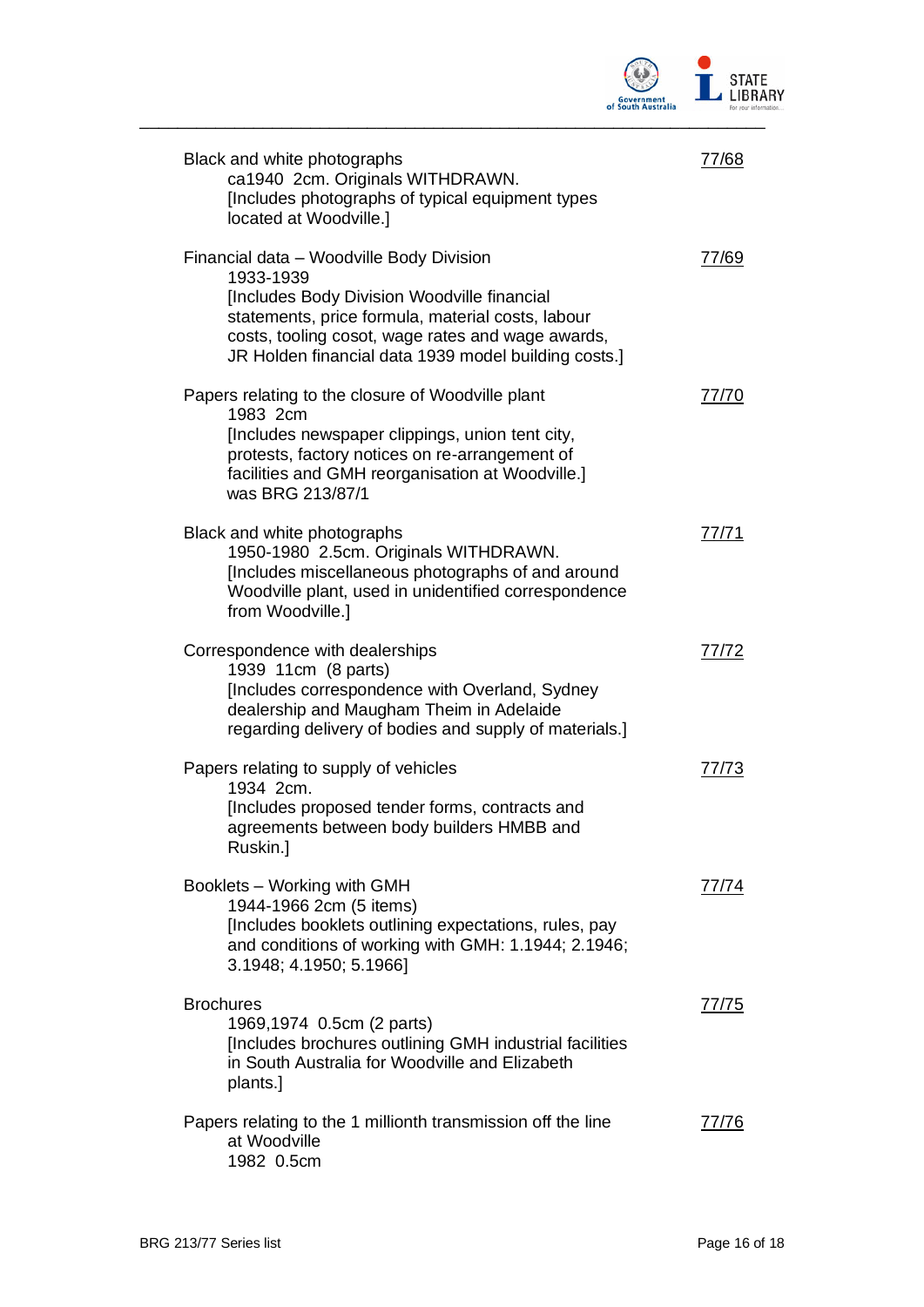

| Report concerning manufacturing operations at Woodville<br>1934 0.5cm<br>[Includes a report, summary and correspondence<br>between LJ Hartnett and TW Tinkham with the<br>latters recommendations for the strengthening of the<br>organization and facilities and improvement of<br>procedure at Woodville.]                                                                                                                                                                                                                                                                          | 77/77 |
|---------------------------------------------------------------------------------------------------------------------------------------------------------------------------------------------------------------------------------------------------------------------------------------------------------------------------------------------------------------------------------------------------------------------------------------------------------------------------------------------------------------------------------------------------------------------------------------|-------|
| Black and white photographs; Terex trucks<br>1969 0.5 cm. Originals WITHDRAWN.<br>[Black and white photographs of the first Terex<br>equipment for local assembly in Australia, at<br>Birkenhead].                                                                                                                                                                                                                                                                                                                                                                                    | 77/78 |
| <b>Brochure for Automatic Transmission Plant</b><br>ca.1970. Originals WITHDRAWN.<br>[Brochure titled 'Automatic Transmission Plant,<br>Tri-matic, Woodville].                                                                                                                                                                                                                                                                                                                                                                                                                        | 77/79 |
| Black and white photographs of Woodville plant including<br><b>HMBB</b><br>ca.1928-1940 4 cm<br>[Comprising images of Woodville plant as Holden's<br>Motor Body Builders Ltd and as GMH].                                                                                                                                                                                                                                                                                                                                                                                             | 77/80 |
| <b>Production statistics at Woodville</b><br>1917-1971 0.5 cm<br>[Statistics for Holden & Frost Ltd., HMBB, and GMH<br>at Woodville, covering both overseas models built by<br>the Company and Australian cars:<br>1. Motor body deliveries, Woodville, 1917-1949<br>2. Summary of new car registrations for all<br>Australian States, July 1931 to June 1932;<br>3. Summary of GMH bodies built compared to<br>overseas models (1917-1949), and retail sales to<br>dealers (1926-1949);<br>4. Production figures by model (including C.K.D.<br>export), and release dates, 1948-1971 | 77/81 |
| Black and white photographs<br>1934 0.5 cm Originals WITHDRAWN<br>[Comprising photographs by D. Darian Smith of<br>views inside the workshops of the GMH plant at<br>Woodville, and the train going past the factory].                                                                                                                                                                                                                                                                                                                                                                | 77/82 |